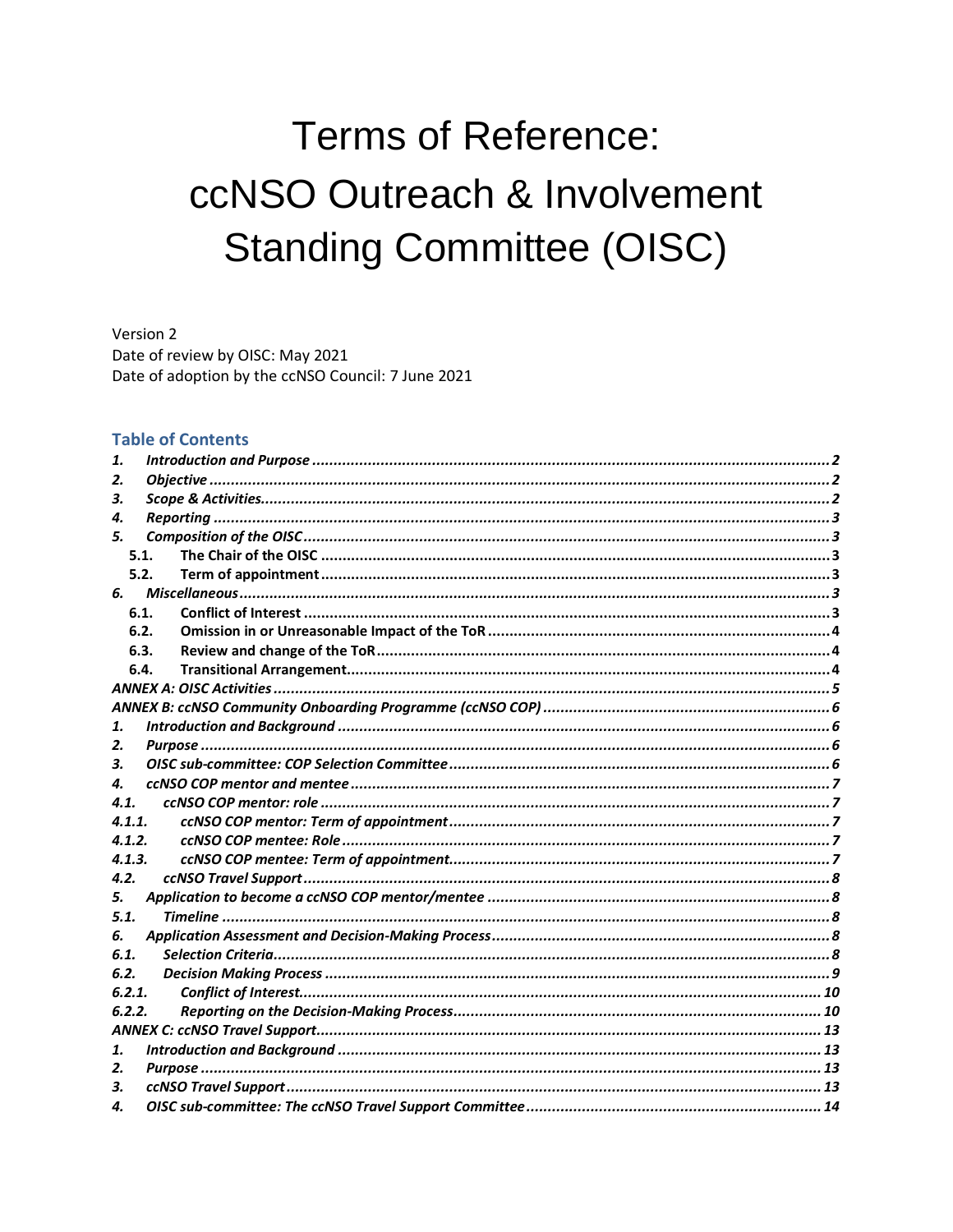| 5.1.   |  |
|--------|--|
| 5.2.   |  |
| 6.     |  |
| 6.1.   |  |
| 6.2.   |  |
| 6.3.   |  |
| 7.     |  |
| 7.1.   |  |
| 7.2.   |  |
| 7.2.1. |  |
| 7.2.2. |  |

## <span id="page-1-0"></span>1. Introduction and Purpose

The Terms of Reference (ToR) documents processes and procedures pertaining to the ccNSO OISC and defines roles and responsibilities of those involved in the communication, application, assessment, and decision-making processes regarding the ccNSO OISC.

## <span id="page-1-1"></span>2. Objective

The ccNSO OISC is established as a standing committee and will have a permanent nature, to ensure:

- A continued and ongoing coordinated approach regarding the existing and potential outreach and involvement efforts by and targeted at the ccNSO and ccTLD community
- ccTLDs awareness of and involvement in the aforementioned efforts.

For purposes of the OISC, it is understood that outreach is outbound and one-way, and involvement is two-ways, working collaboratively with and through groups of people affiliated by geography, special interest, or similar situations to address issues affecting the wellbeing of those people.

## <span id="page-1-2"></span>3. Scope & Activities

In pursuing its objective, the Committee will undertake the following activities:

- 1. Coordinate the various aspects of the outreach, involvement and capacity building activities undertaken by the ccNSO, including:
	- a. communication around those activities
	- b. planning related ccNSO sessions when appropriate
- 2. Develop an outreach and involvement strategy, which balances the workload against the required efforts.
- 3. Oversee the operation and execution of the strategy, which balances the work items against the capacity and capabilities.
- 4. Perform operational tasks, including, but not limited to the efforts listed in Annex A of this document.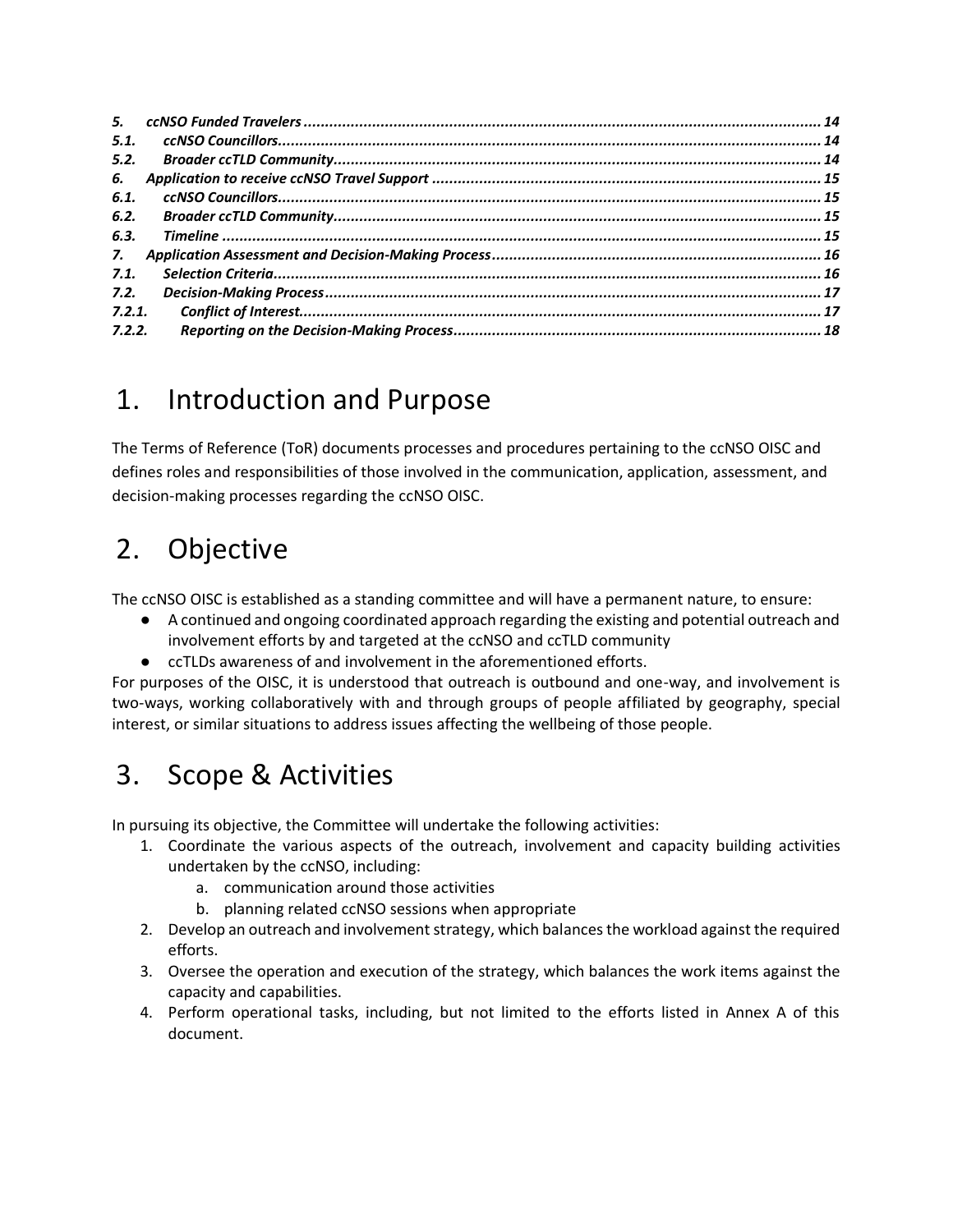The OISC will conduct its business in the manner it considers most appropriate and effective. Recordings of calls, transcripts - if provided - and documents produced by the group will be archived and available to the public.

## <span id="page-2-0"></span>4. Reporting

The Chair of the OISC will report regularly through email or in person to the ccNSO Council and the ccNSO membership.

## <span id="page-2-1"></span>5. Composition of the OISC

The OISC shall have minimum five (5) and maximum eight (8) members, plus up to four (4) representatives of the Regional Organizations (ROs). Membership of the OISC is open to all ccTLD managers (members and non-members of the ccNSO alike). At least four (4) of the members on the Committee should be members of the ccNSO Council, including one NomCom appointed Councillor. The ccNSO Meetings Programme Committee (MPC) Chair should be a member as well.

The ccNSO Council will appoint the members of the committee. In appointing members, the Council should consider the need for a diverse Committee membership, including regional diversity.

## <span id="page-2-2"></span>5.1. The Chair of the OISC

The Chair of the OISC is appointed by the ccNSO Council upon nomination by the committee members. The Chair will manage ongoing activities and ensure an appropriate working environment by:

- Promptly sharing relevant information with the entire Committee
- Planning the work of the Committee to achieve its goals and lead the Committee through its discussions

## <span id="page-2-3"></span>5.2. Term of appointment

The term for the initially appointed members is for either one (1) year; two (2) years; or three (3) years. The ccNSO Council decides on the terms of the initially appointed members.

After the initial appointment the regular term of appointment shall be three (3) years. Committee members are not eligible for re-appointment. Members may resign at any time if circumstances arise that prevent them from effectively performing their function. If a member resigns, the ccNSO Council may appoint a replacement, who will serve for the remainder of the period.

## <span id="page-2-4"></span>6. Miscellaneous

## 6.1. Conflict of Interest

<span id="page-2-5"></span>A Committee member should declare a conflict of interest at any stage if the member or someone employed by the same entity has an interest in or is impacted by a decision of the Committee, for example whether to receive travel funding. After such a declaration, the Committee member ceases to be involved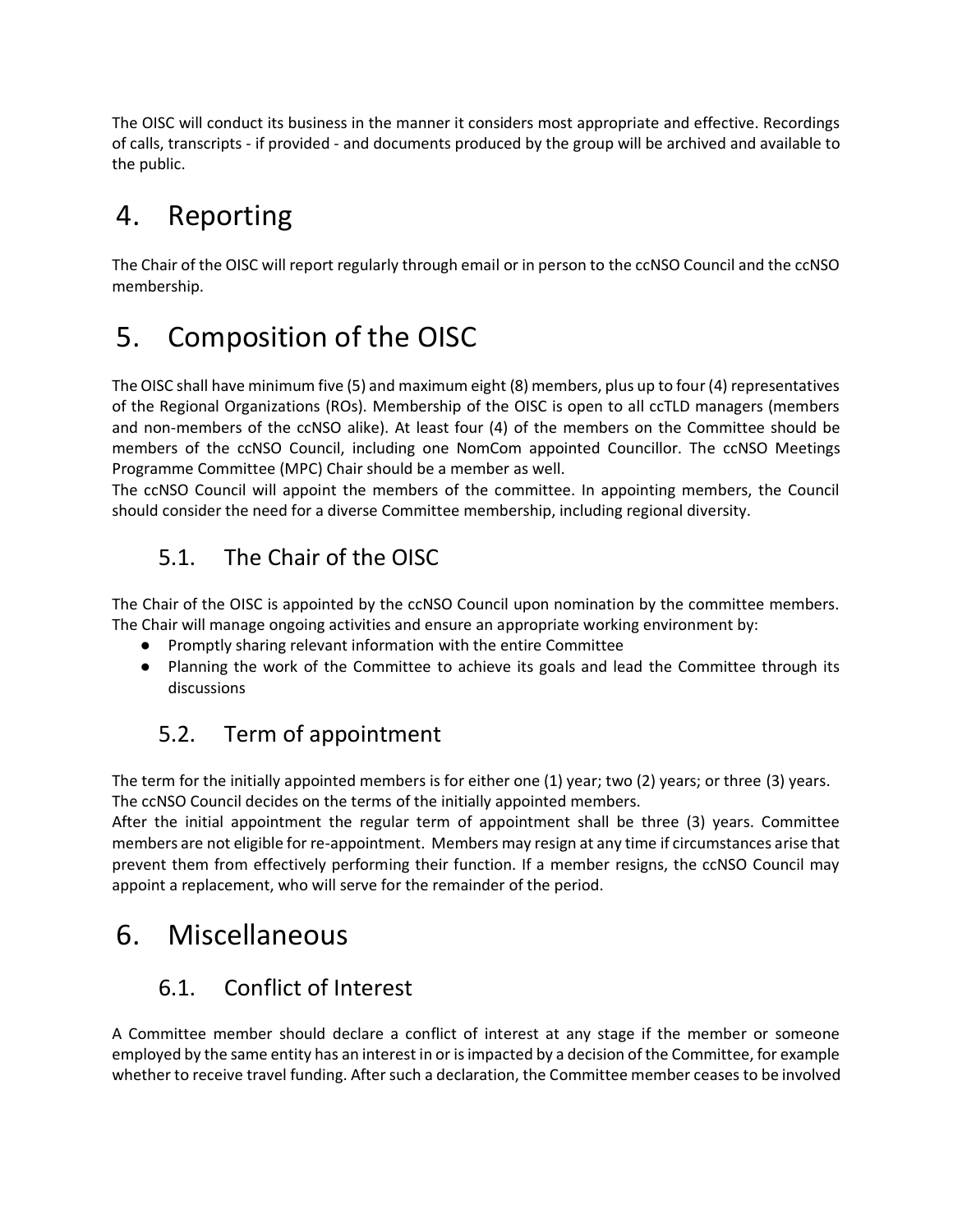in the specific OISC-related decision process. The ccNSO Council chair and vice-chairs will make the final decision in this case.

### 6.2. Omission in or Unreasonable Impact of the ToR

<span id="page-3-0"></span>In the event the ToR does not provide guidance, and/or the impact is unreasonable to conduct the business of the ccNSO COP, the ccNSO Council, or the Chair of the ccNSO, may decide to override these ToR.

## 6.3. Review and change of the ToR

<span id="page-3-1"></span>The ToR will be reviewed two (2) years after adoption by Council, with a view on whether to continue the programme. The ToR will also be reviewed after any changes to the relevant sections in the related procedures or otherwise adjusted when considered necessary. Any amendment becomes effective after adoption by Council and publication on the ccNSO website. Before publishing the updated ToR, the Secretariat will update the version number and insert the date the ToR was reviewed and amended by the ccNSO Council.

### <span id="page-3-2"></span>6.4. Transitional Arrangement

Once the OISC is created, specific tasks such as those by the travel funding committee, by the ccNSO Community Onboarding Committee, etc., will be transferred to the OISC, after the relevant guidelines and charters have been updated and published on the ccNSO website.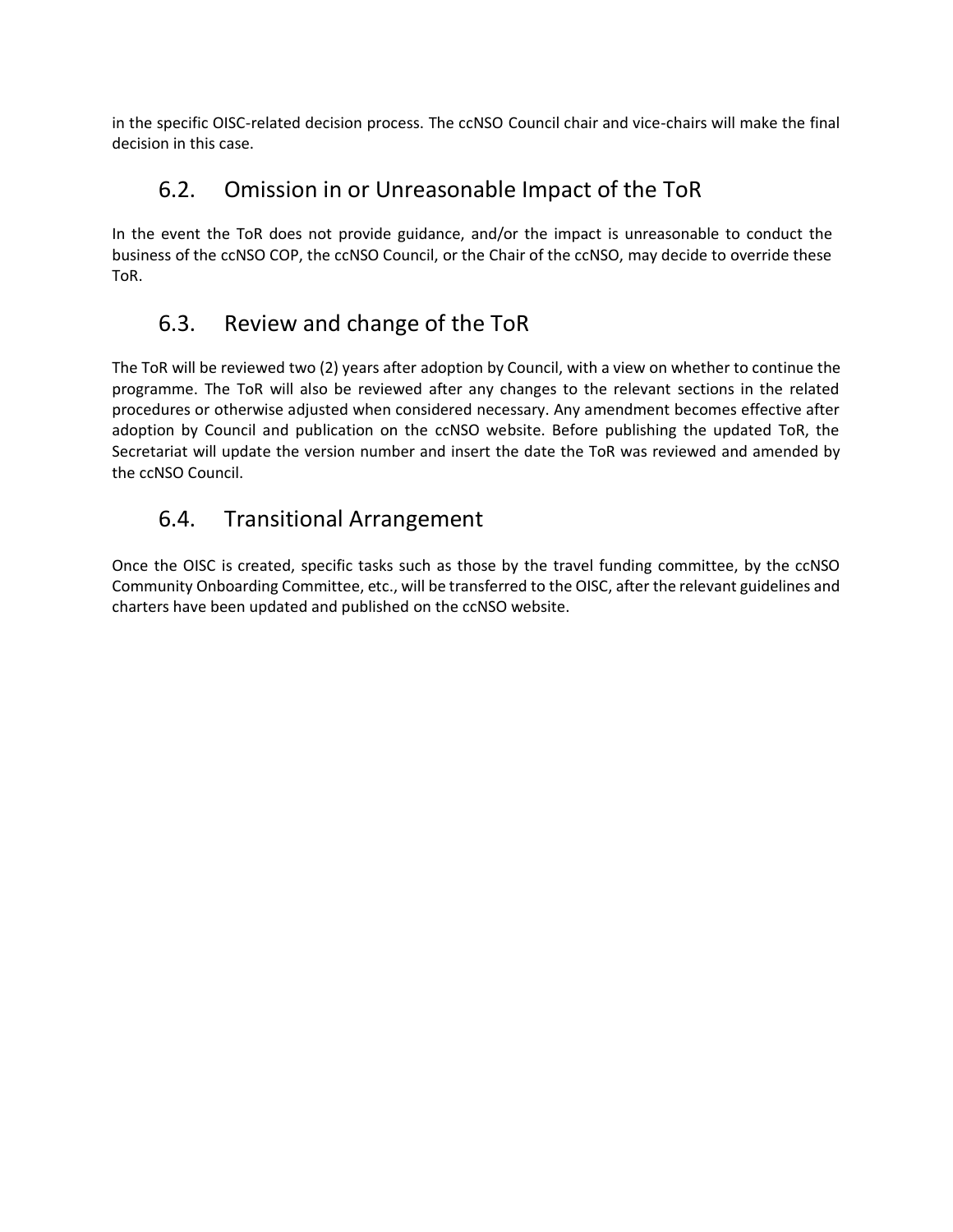## <span id="page-4-0"></span>ANNEX A: OISC Activities

The outreach, involvement and capacity building activities referred to in this document may include - but are not limited to - the following examples:

- 1. ccNSO Travel Funding, in accordance with the applicable ccNSO Guideline
- 2. ccNSO Community Onboarding Programme, in accordance with the applicable ccNSO Guideline
- 3. ICANN org Fellowship Programme
- 4. ICANN org Leadership Programme
- 5. ccNSO courses on ICANN Learn
- 6. ccNSO newcomer webinars
- 7. Quick Guide to the ccNSO
- 8. Onboarding package for new ccNSO Councillors
- 9. Fact Sheets Working Groups and Committees
- 10. Tips & Tricks for presenters and session chairs at the ccNSO Members Meeting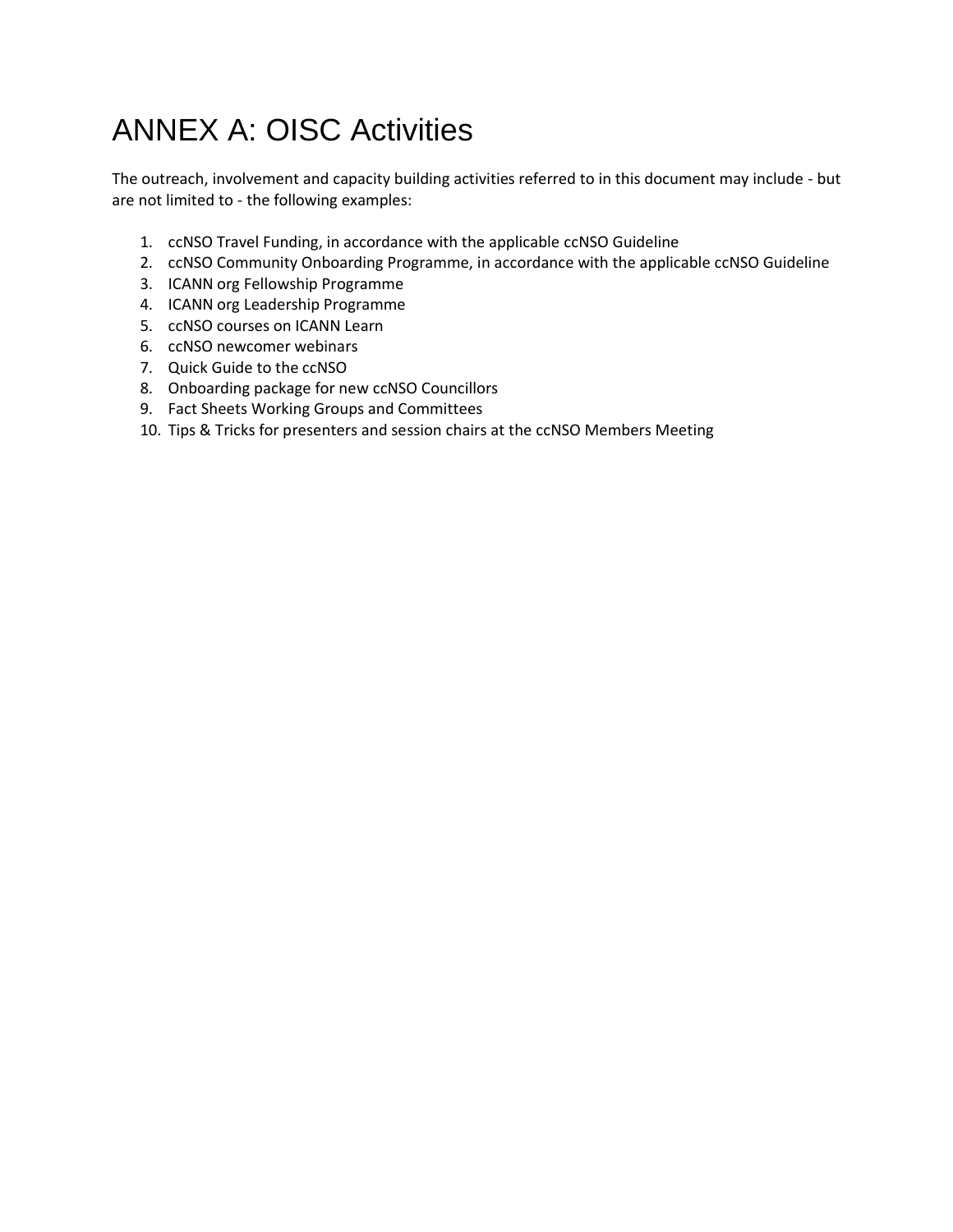## <span id="page-5-0"></span>ANNEX B: **ccNSO Community Onboarding Programme (ccNSO COP)**

## <span id="page-5-1"></span>1. Introduction and Background

Following discussions between the community and the ICANN starting at ICANN49 and concluding at ICANN51, an ICANN Community Onboarding Programme was set up to address volunteer burnout and improve newcomer retention rates. In January 2016, the ICANN COP Pilot was launched to develop an individualized, tailored mentorship process. The ICANN COP programme concluded at the end of ICANN's FY18.

Based on the example of the ICANN COP, in December 2018, a ccNSO Community Onboarding Programme was designed to improve engagement and retention of new participants within the ccNSO by creating a structured, year-round onboarding process and mentorship structure, tailored to the needs and within the limits of the ccNSO environment.

At the start of 2021, the ccNSO Council decided to integrate the activities of the ccNSO COP into the newly created Outreach and Involvement Committee (OISC). In February 2021, the ccNSO Council adopted the Terms of Reference of the OISC and Council resolved to launch a call for volunteers. Being part of the OISC activities, the COP-related activities are integrated into the OISC and specified in Annex B of the OISC Terms of Reference.

## <span id="page-5-2"></span>2. Purpose

This Annex to the OISC Terms of Reference (ToR) documents processes and procedures pertaining to the ccNSO COP, and defines roles and responsibilities of those involved in the application, assessment, and decision-making processes regarding the ccNSO COP.

## <span id="page-5-3"></span>3. OISC sub-committee: COP Selection Committee

There shall be a ccNSO COP Selection Committee as a sub-committee of the OISC. The sub-committee shall consist of three OISC members, namely one NomCom appointed Councillor, and 2 other Councilors, preferably from different regions. The OISC chair will propose the members of the OISC Travel subcommittee to the ccNSO Council for appointment.

The ccNSO COP Selection Committee is responsible for receiving and assessing all applications by candidate mentors and mentees under the ccNSO COP. The committee will ensure that a simple mechanism exists by which applicants may apply for mentor or mentee-ship. The Committee will assess the applications according to the selection criteria included in this Annex. The ccNSO COP Selection Committee makes decisions online and meets either in person at an ICANN meeting or via conference call when convenient.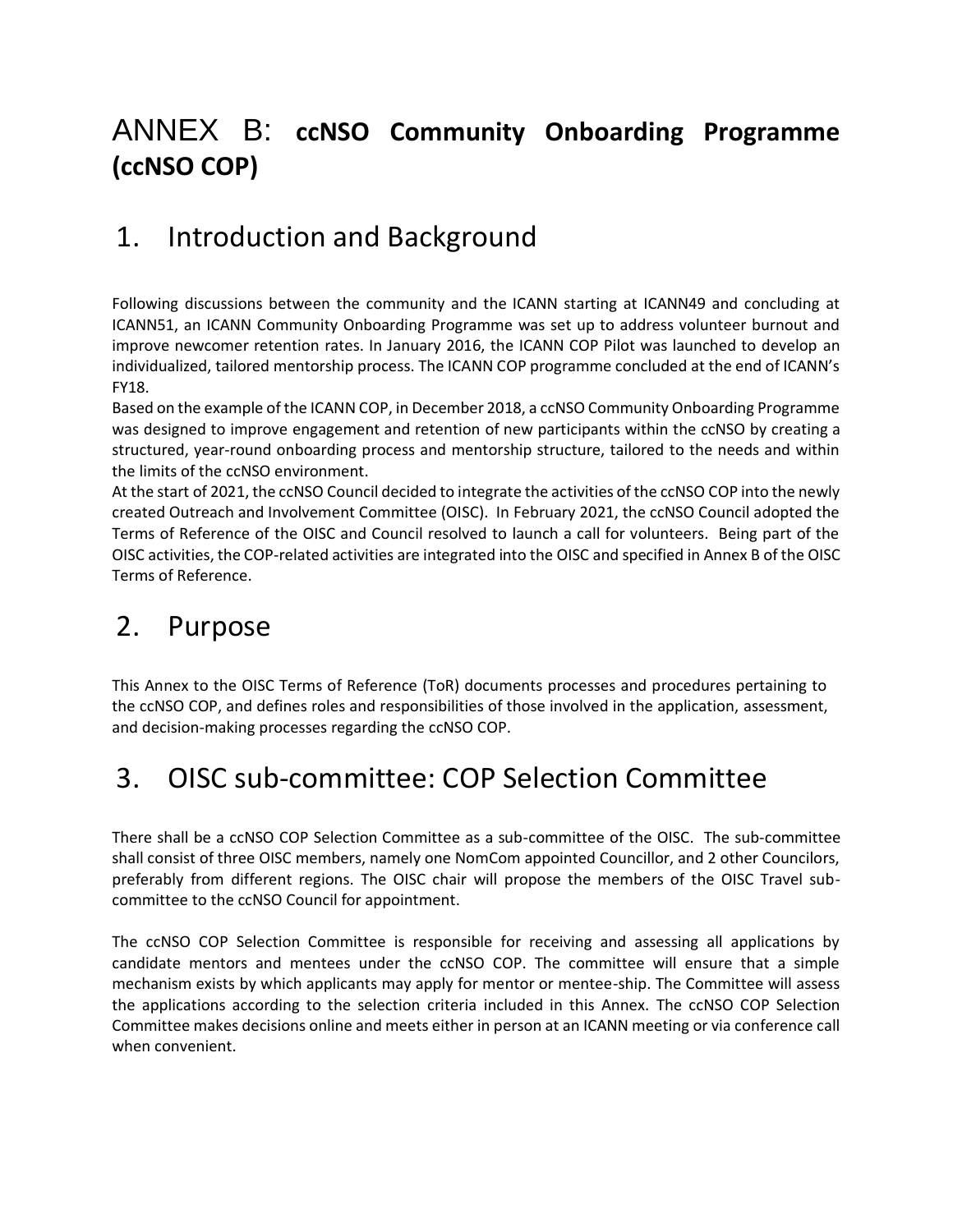## <span id="page-6-0"></span>4. ccNSO COP mentor and mentee

### <span id="page-6-1"></span>4.1. ccNSO COP mentor: role

A mentor is defined as an experienced member of the community best suited to share knowledge of and experience in the ccNSO environment.

The role of the mentor:

- Be available to the mentee through previously agreed upon communication channels, at reasonable time frames throughout the experience (pre-, during and post- an ICANN meeting)
- Guide the mentee through all available resources and share relevant information
- Respond in a timely manner to any queries from the mentee
- Facilitate introductions to Community Members, for instance while attending ICANN meetings
- Provide an update the ccNSO Council and/or Secretariat when requested to do so
- Whenever possible, attend ccNSO-relevant sessions at ICANN meetings.

### 4.1.1. ccNSO COP mentor: Term of appointment

<span id="page-6-2"></span>The term of appointment shall be one (1) year. A mentor may be re-appointed for two additional terms (in total 3 terms).

### 4.1.2. ccNSO COP mentee: Role

<span id="page-6-3"></span>A mentee is defined as a relatively new member of the community who has demonstrated both the potential and desire to actively engage and participate in the work of the ccNSO. The role of the mentee:

- Be available to the mentor through previously agreed upon communication channels, at reasonable time frames throughout the experience (pre-, during and post- an ICANN meeting)
- Read the available ccNSO onboarding materials, and where possible provide suggestions for improvements
- Be a good listener and have an open mind to allow guidance through the ccNSO activities
- Work towards the goal of contributing to the work of the ccNSO
- Provide an update the ccNSO Council and/or Secretariat when requested to do so
- Whenever possible, attend ccNSO-relevant sessions at ICANN meetings.

### 4.1.3. ccNSO COP mentee: Term of appointment

<span id="page-6-4"></span>The term of appointment shall be one (1) year. A mentee cannot be re-appointed.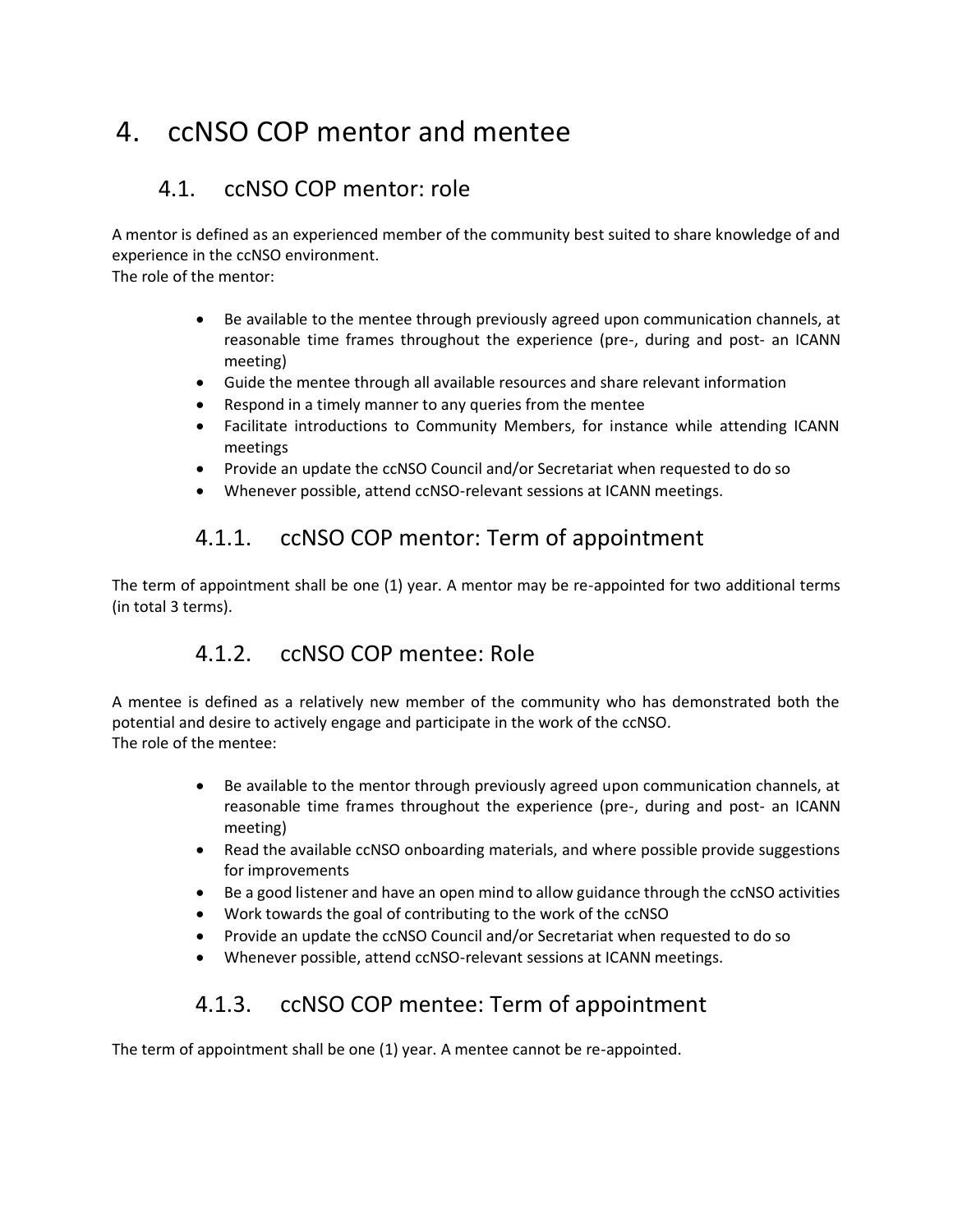## <span id="page-7-0"></span>4.2. ccNSO Travel Support

The ccNSO Travel Support Programme is provided by ICANN to advance the work of the ccNSO as a whole and is therefore aimed at supporting the attendance to ICANN public meetings for community members that are contributing towards its work.

ICANN provides support for a limited number of ccNSO slots. Candidates from all regions and sectors, including the ccNSO COP mentor and mentee, may apply for ccNSO travel support. Decisions on whether to award travel support to an application shall be based on the merits of each application and the criteria included in the ccNSO Travel Support Guideline as published on the ccNSO website.

## <span id="page-7-1"></span>5. Application to become a ccNSO COP mentor/mentee

The application (see annex B1) needs to include at a minimum: the full name and contact details (e-mail address) of the applicant as well as a short description of how they intend to fulfill their role as ccNSO COP mentor/mentee. Applications need to be submitted in English. In addition, if the applicant is employed, the name and e-mail address of the employer needs to be included in the application form. By submitting its application, the applicant is required to agree to have its application publicly archived, and agrees that personal data will be processed in accordance with the ICANN Privacy Policy [\(https://www.icann.org/privacy/policy\)](https://www.icann.org/privacy/policy), and agree to abide by the website Terms of Service [\(https://www.icann.org/privacy/tos\)](https://www.icann.org/privacy/tos).

If the applicant is successful in being awarded the role of ccNSO COP mentor/mentee, it will be a condition that they have their name published on the ccNSO website

### <span id="page-7-2"></span>5.1. Timeline

A notice soliciting applications shall be sent to the ccNSO members and other relevant ccTLD community email lists and published on the ccNSO website. This notice shall include all relevant information for potential applications and clearly state the closing date of the application period, which shall be not earlier than two weeks after the notice. On the first working day after closure of the call for applications, the Secretariat will send the applications received to the ccNSO COP Selection Committee members.

## <span id="page-7-3"></span>6. Application Assessment and Decision-Making Process

### <span id="page-7-4"></span>6.1. Selection Criteria

People associated with a ccTLD manager, whether members or non-members of the ccNSO, may apply for the role of ccNSO COP mentor/mentee. Decisions on whether to award the role of ccNSO COP mentor/mentee shall be based on the merits of each application and the criteria included in these ToR. The ccNSO COP mentor and mentee will be selected based on how well the application material they submitted meet the following set of criteria: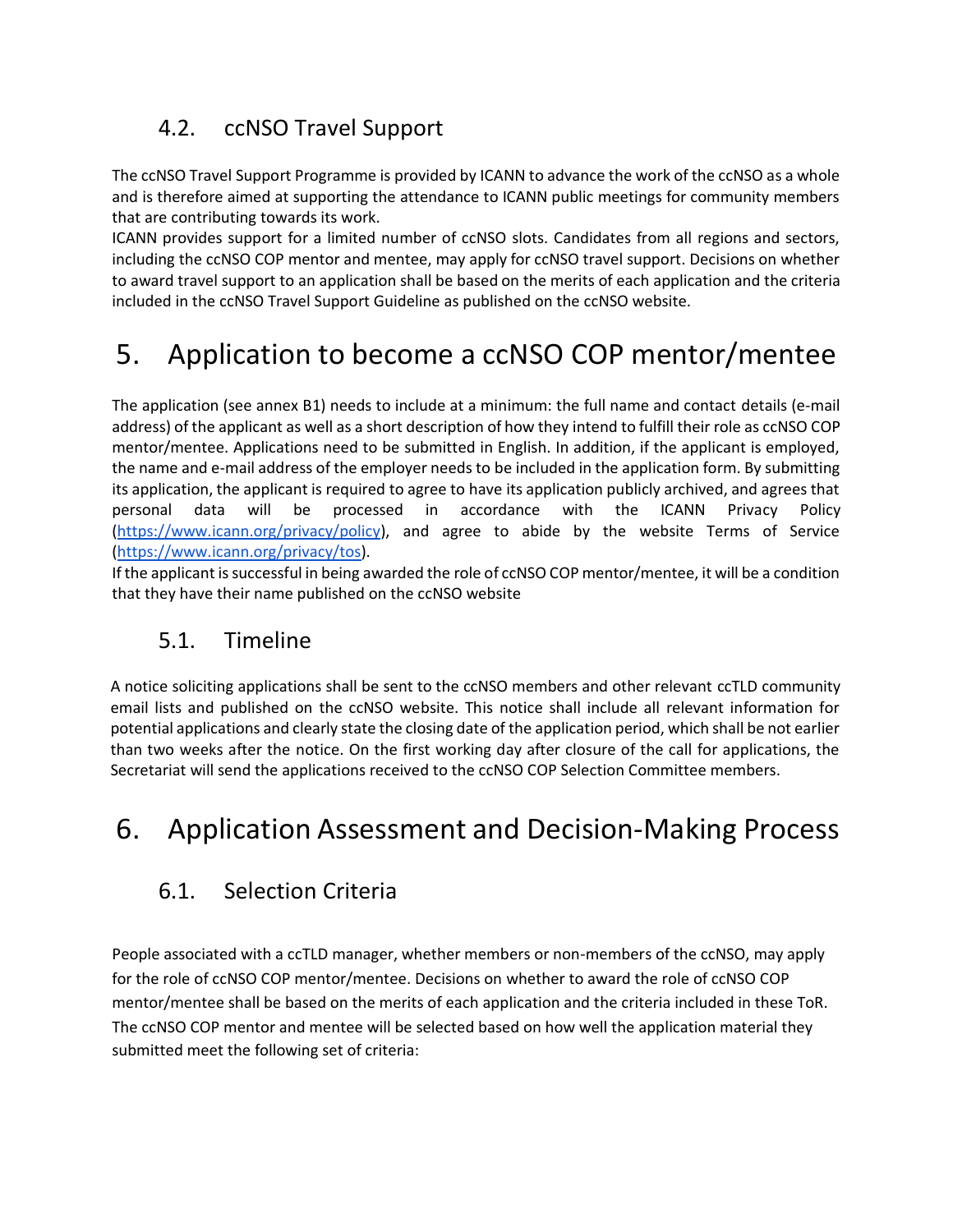Requirements for mentees:

- Able to work and communicate in written and spoken English
- Have a basic knowledge of ICANN and specifically the ccNSO
- Be a fairly new community member
- Show genuine interest to contribute to the work of the ccNSO
- Should be employed or have active backing by a ccTLD manager and should demonstrate the support by the ccTLD manager in respect to the required time commitment to participate actively in the ccNSO COP

Requirements for mentors:

- Able to work and communicate in written and spoken English
- Have a good knowledge of ICANN and specifically the ccNSO
- Actively contributes to the work of the ccNSO
- Be approachable and accessible, with the goal of advancing the onboarding experience of the mentee
- Ability and willingness to share best practices and experiences
- Should be employed or have active backing by a ccTLD manager and should demonstrate the support by the ccTLD manager in respect to the required time commitment to participate actively in the ccNSO COP

### <span id="page-8-0"></span>6.2. Decision Making Process

The Committee decides, based on the above documented criteria, which of the candidates will be appointed as ccNSO COP Mentor (max 1) and ccNSO COP mentee (max 1). Only if a candidate is considered to meet the above criteria the following diversity criteria should be considered:

- Geographic regions.
- Gender diversity.
- Type, experience, and size of ccTLD manager.

The ccNSO COP Selection Committee members will compile a list of their preferred candidates. If more candidates apply than are needed, the Committee members will each compile a list of their up to top 5 candidates, based on the Selection Criteria, by assigning 5 points to the most preferred candidate, 4 points to the second preferred candidate, etc. The committee members should base their preference and be guided by the required skills and expertise included in the relevant application. Each of the Committee members should send her/his list of preferred candidates to the e-mail address of the Secretariat Staff support, within 5 working days after having received the list of candidates and their application material. Based on the individual committee members' rankings, the secretariat will prepare the overall ranking of the candidates and report the ranking to the Committee latest 2 working days after having received the rankings from the individual Committee members. If, after compiling the list, it is possible to identify the preferred nominees unambiguously, the selection process is closed.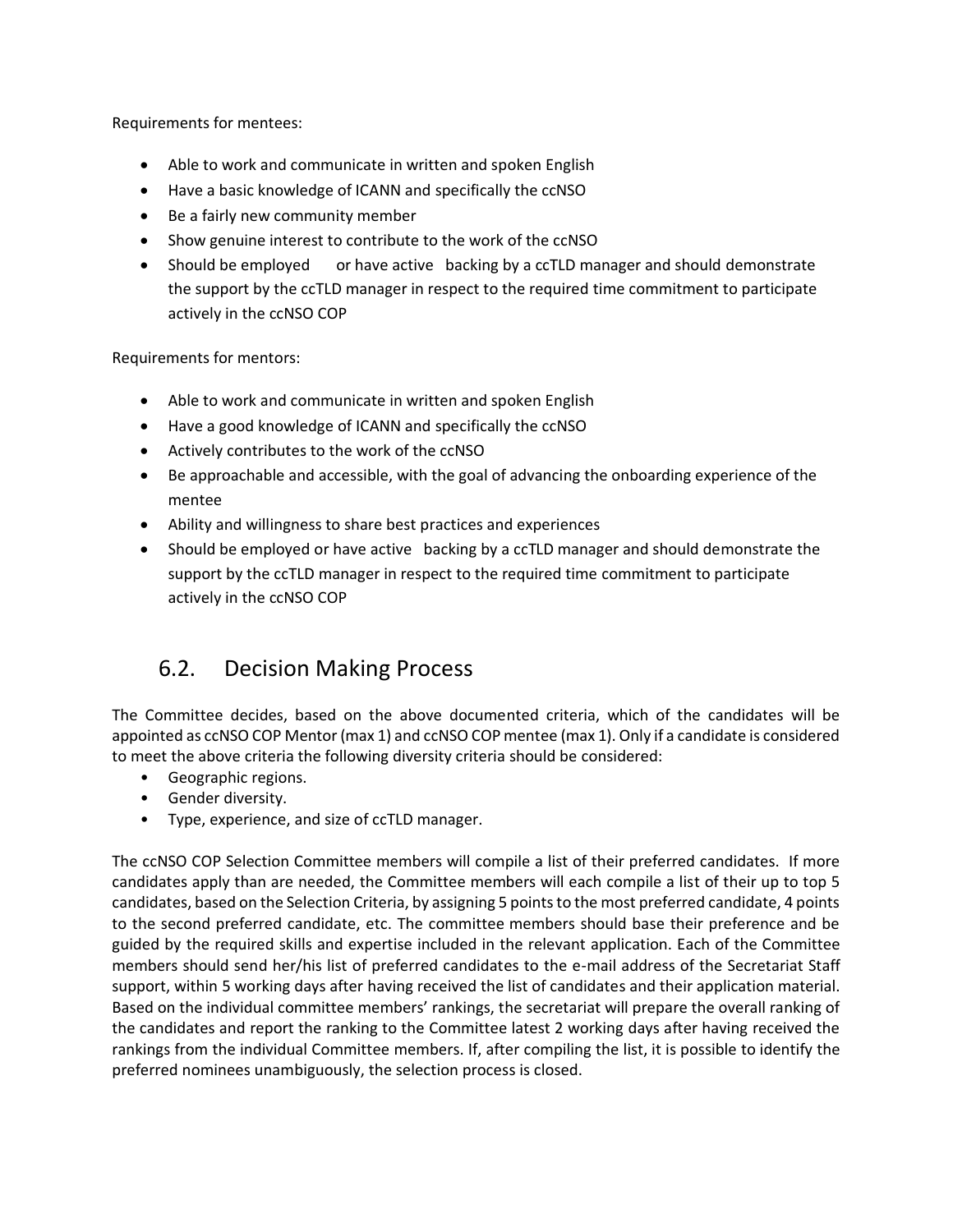The ccNSO Council chair and vice-chairs will make the final decision, should the committee remain deadlocked. The Committee does not have to give reasons for declining any application, but it may do so if it chooses, or may give other feedback on the application. Applications received prior to the opening date or after the closing date will not be considered.

### 6.2.1. Conflict of Interest

<span id="page-9-0"></span>A Committee member should declare a conflict of interest at any stage. After such a declaration, the Committee member ceases to be involved in the appointment process. The ccNSO Council chair and vicechairs will make the final decision in this case.

### 6.2.2. Reporting on the Decision-Making Process

<span id="page-9-1"></span>The Secretariat must inform all applicants on the outcome of the application within five business days of the Committee concluding its deliberations. The Secretariat will publish the names of the ccNSO COP mentor/mentee on the ccNSO website within 3 business days.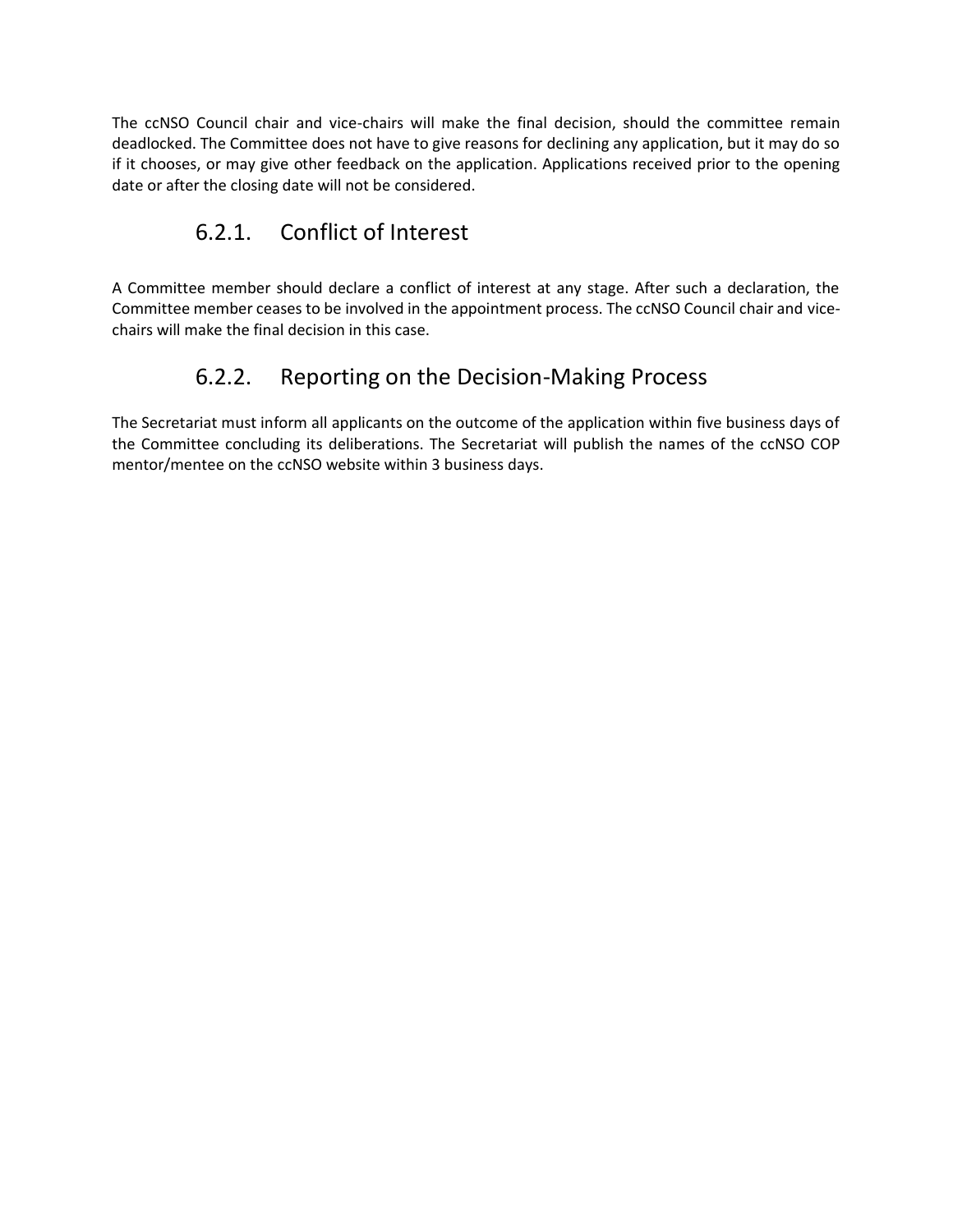## **ANNEX B1 COP Application form**

#### **Instructions**

Fill in the form below. All applications should be submitted in English.

#### **Next Steps?**

Once the application window closed, the ccNSO COP Committee members will evaluate all applications. The outcome of the Committee's deliberations will be published on the ccNSO website. All applicants will receive a personal notification as well.

**1. First/given name: \*** ………………………………………………………………….….……....………. **2. Last/family name: \*** …………………………………………...……………………………..….……....

#### **3. Gender: \***

- [ ] Female
- [ ] Male
- [ ] Other

#### **4. E-mail Address:** \*

…………………………………………………....……………………………..….….

#### **5. I am employed by a ccTLD manager or have the support of a ccTLD manager. \***

- [ ] yes
- $\lceil$   $\rceil$  no

If yes, please specify which ccTLD, and the e-mail address of your employer:

…………………………………………………....…………….……..... If yes, please select the relevant ICANN region for your ccTLD

- [ ] Africa
- [ ] Asia-Pacific
- [ ] Europe
- [ ] Latin America / Caribbean
- [ ] North America

**6. I have the** support by my ccTLD manager in respect to the required time commitment to participate actively in the ccNSO COP. \*

[ ] yes

If yes, please submit supporting documentation

[ ] no

### **7. I am applying for the position of \***

[ ] ccNSO Community Onboarding Programme Mentor

And I intend to fulfill my role as follows:

…………………………………………………....…………….…….....

[ ] ccNSO Community Onboarding Programme Mentee And I intend to fulfill my role as follows:

…………………………………………………....…………….…….....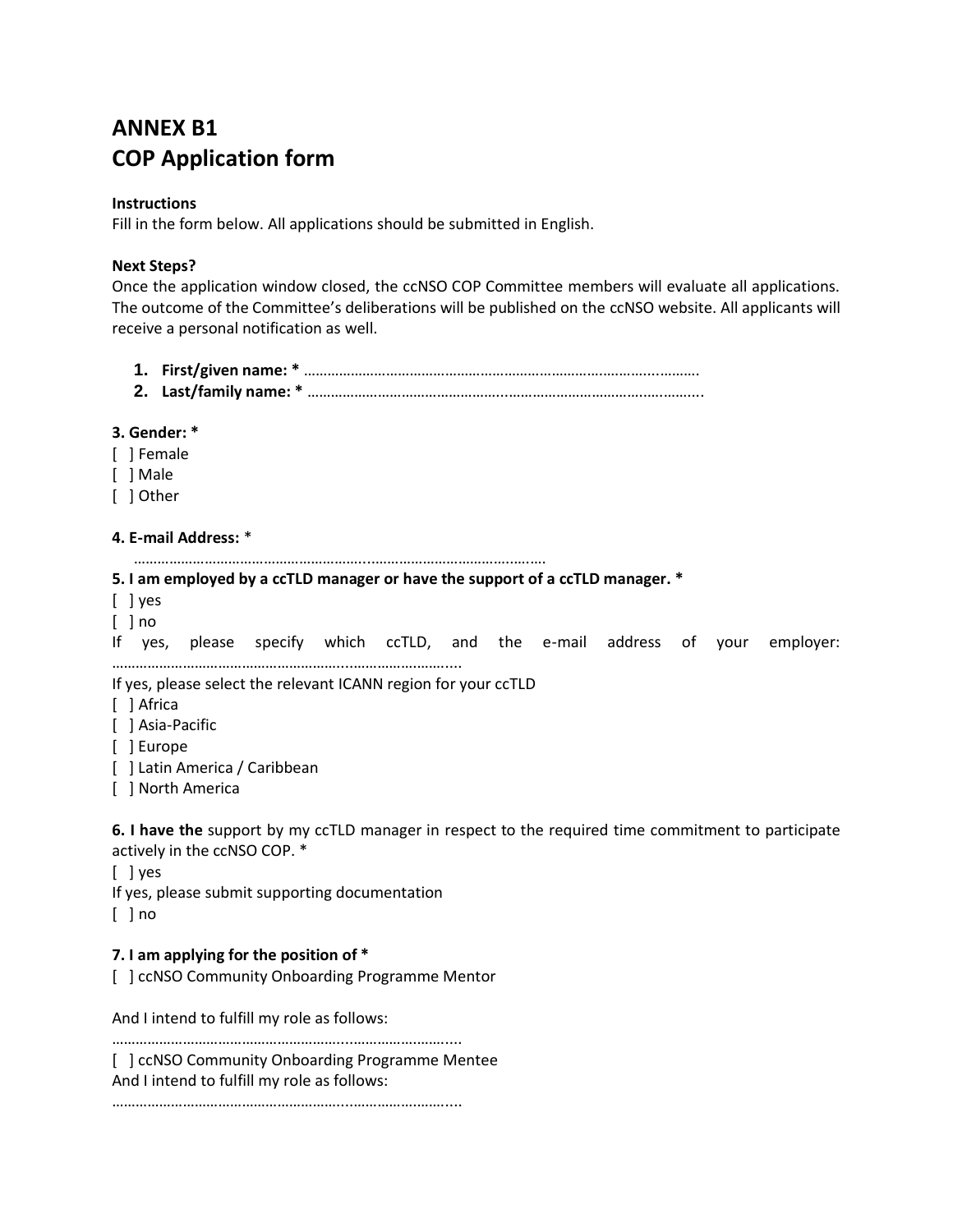| 8. I am currently contributing to the work of the ccNSO. *<br>$[$ ] yes                |
|----------------------------------------------------------------------------------------|
| $[$ $]$ no                                                                             |
| 9. In the future, I intend to contribute to the work of the ccNSO. *<br>$[$ ] yes      |
| $[$ ] no                                                                               |
| 10. I currently am an active member of the broader ccTLD community. *<br>$\lceil$ lyes |
| $[$ ] no                                                                               |
| 11. I have an interest in becoming an active member of the broader ccTLD community. *  |

|                      | TTL LINES AN INSTEAD IN MODERNING AN AGAING INCHING THE MIC MEDIANCE COLLER COMMIT |
|----------------------|------------------------------------------------------------------------------------|
| $\lceil$ lyes        |                                                                                    |
|                      |                                                                                    |
| $\lceil$ $\rceil$ no |                                                                                    |
| [ ] not applicable   |                                                                                    |

#### **12. Any additional information you would like to share?**

……………………………………………………..….……....……….………………..….……....……….

By submitting my personal data, I agree that my personal data will be processed in accordance with the ICANN Privacy Policy [\(https://www.icann.org/privacy/policy\),](https://www.icann.org/privacy/policy),) and agree to abide by the website Terms of Service [\(https://www.icann.org/privacy/tos\).](https://www.icann.org/privacy/tos))

[ ] I agree.\*

[ **S E N D** ]

Thank you.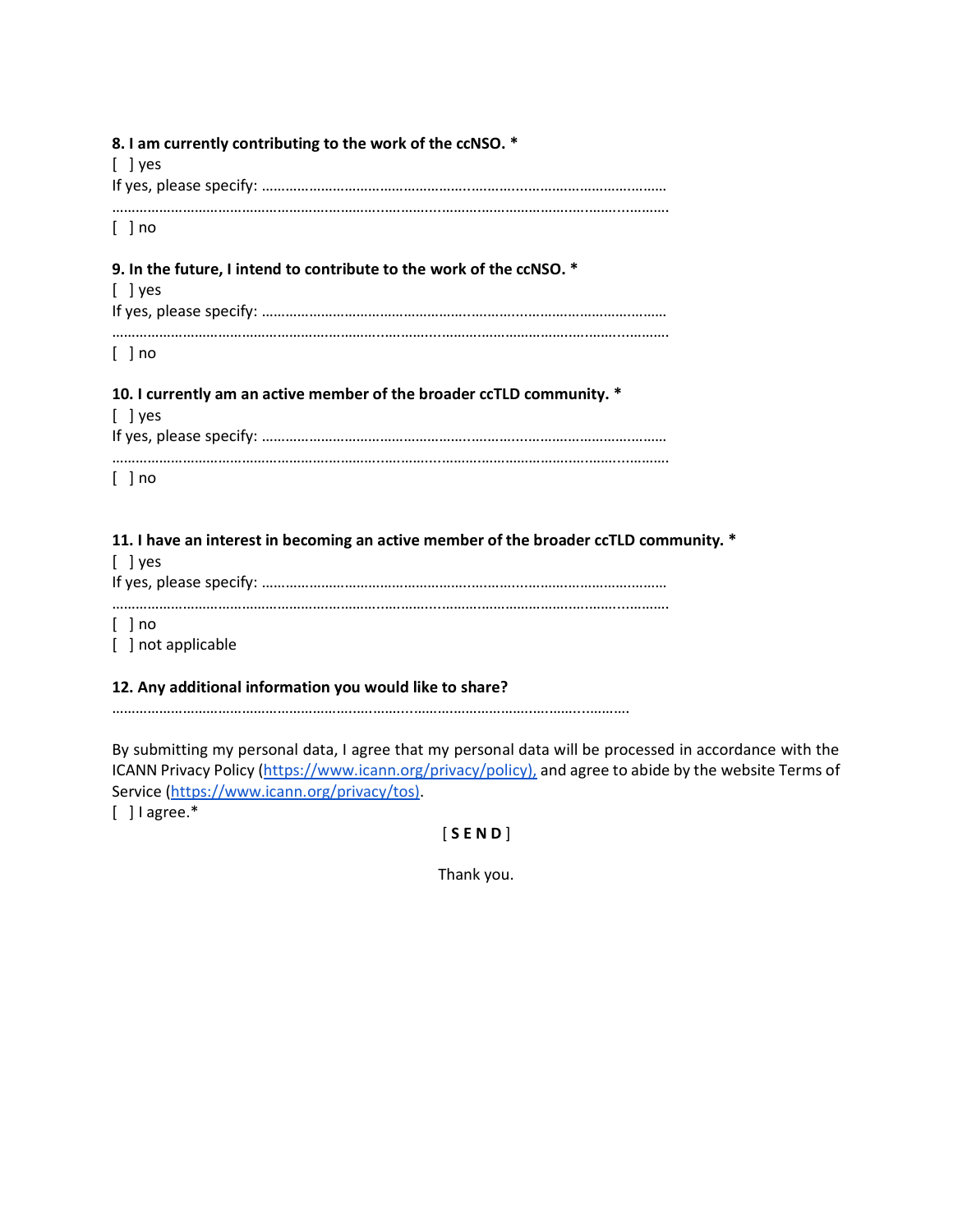## <span id="page-12-0"></span>ANNEX C: **ccNSO Travel Support**

## <span id="page-12-1"></span>1. Introduction and Background

The ccNSO Travel Support Programme is provided by ICANN and aims at advancing the work of the ccNSO as a whole and is therefore aimed at supporting the attendance to ICANN public meetings for community members that are contributing towards its work.

At the start of 2021, the ccNSO Council decided to integrate the activities of the ccNSO Travel Fund Committee into the newly created Outreach and Involvement Committee (OISC). In February 2021, the ccNSO Council adopted the Terms of Reference of the OISC and Council resolved to launch a call for volunteers. Being part of the OISC activities, the ccNSO Travel Support-related activities are integrated into the OISC and specified in Annex C of the OISC Terms of Reference.

## <span id="page-12-2"></span>2. Purpose

This Annex to the OISC Terms of Reference (ToR) documents processes and procedures pertaining to the ccNSO Travel Support Programme and defines roles and responsibilities of those involved in the application assessment and decision-making process regarding the ccNSO travel support.

## <span id="page-12-3"></span>3. ccNSO Travel Support

ICANN provides support for a limited number of ccNSO recipients. The number of travel support slots for the ccNSO is defined in ICANN's yearly budget and is published on the ccNSO website in the section dedicated to the ccNSO Travel Support Programme.

One (1) ccNSO Travel Support slot may be awarded:

either

● On a fully supported basis (full funding), consisting of an economy class ticket to the travel destination, hotel costs for the approved duration of the trip and a per diem.

or

On a partially supported basis (partial funding):

o Option (a): economy class ticket to the travel destination. No hotel, no per diem.

or

 $\circ$  Option (b): hotel accommodation for the approved duration of the trip & per diem. No flight.

Applicants are asked to specify their preference for support on a full or partial basis. If the latter, they are requested to state a preference for option (a) or option (b). If several applicants request partial funding (options (a) and (b)), more applicants can be funded.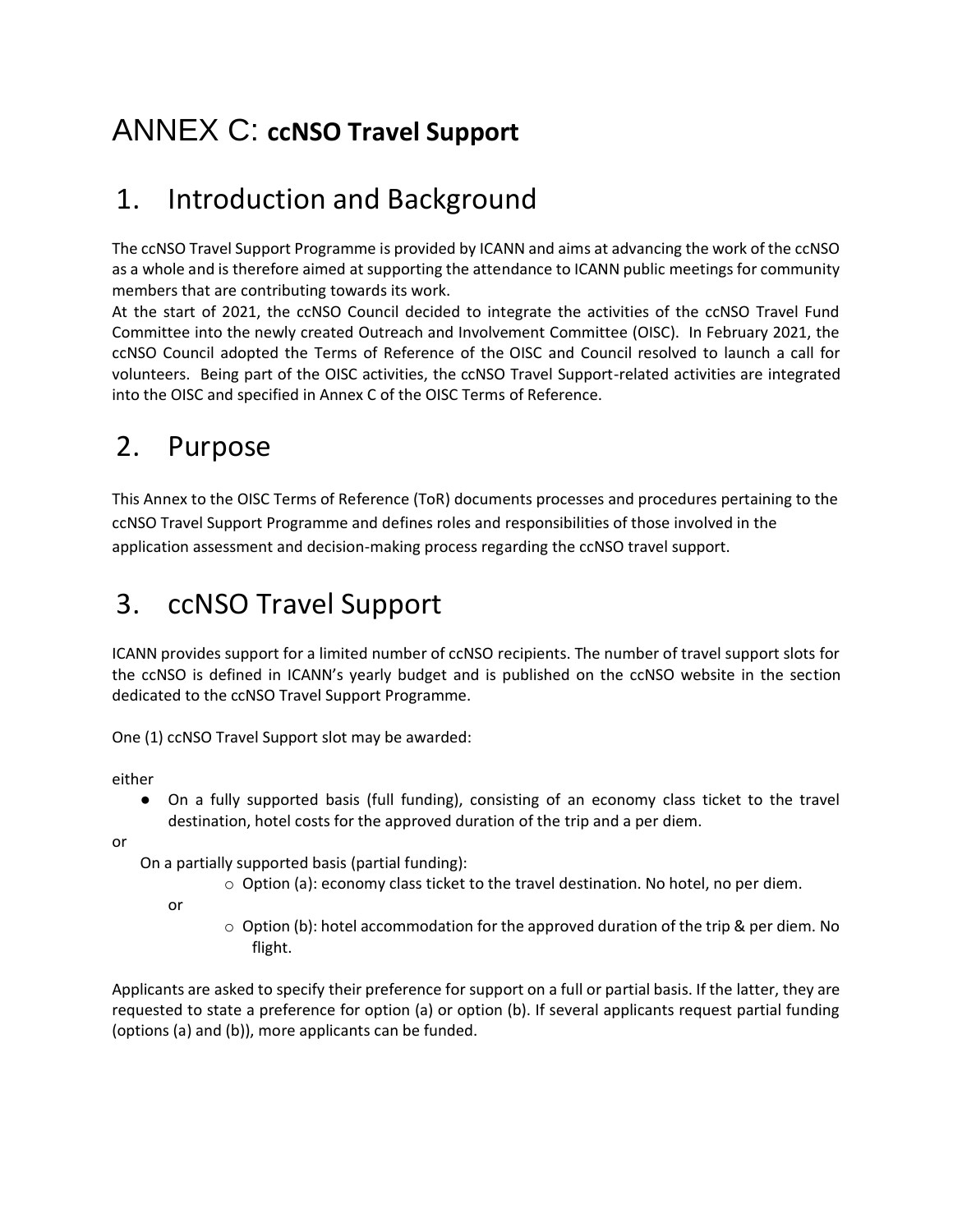## <span id="page-13-0"></span>4. OISC sub-committee: The ccNSO Travel Support Committee

There shall be a Travel Funding Committee as a sub-committee of the OISC. The sub-committee shall consist of three OISC members, namely one NomCom appointed Councillor, and 2 other Councilors, preferably from different regions. The OISC chair will propose the members of the OISC Travel subcommittee to the ccNSO Council for appointment.

The ccNSO Travel Funding Committee is responsible for receiving and assessing all applications for ccNSO Travel Support. The Committee will ensure that a simple mechanism exists by which applicants may apply for travel support (e.g., a web form). All applications will be publicly archived.

The Committee will assess the applications according to the selection criteria included in this Annex. Each application will be evaluated to determine support or not, and, if supported, whether on a full or partial support basis. This process will consider the number of slots available to the broader ccTLD community.

The ccNSO Travel Funding Committee makes decisions online and meets either in person at an ICANN meeting or via conference call when convenient.

## <span id="page-13-1"></span>5. ccNSO Funded Travelers

### <span id="page-13-2"></span>5.1. ccNSO Councillors

Three (3) ccNSO full travel funding slots will be available for the NomCom appointed ccNSO Councillors. If a NomCom Councillor declines allocated funding, the slot will be allocated to the "Broader ccTLD community" category.

At least one (1) Councillor from every ICANN geographic region is eligible to receive travel support for an ICANN meeting. The Councillors representing the region are to decide among themselves who will receive funding to attend a meeting.

### <span id="page-13-3"></span>5.2. Broader ccTLD Community

The broader ccTLD Community includes, for instance:

- ccNSO Council members
- Speakers / presenters at ccNSO relevant sessions during ICANN public meetings
- Members to the Customer Standing Committee (CSC)
- ccNSO appointed co-chairs to CCWGs
- Session Chairs at ccNSO relevant sessions during ICANN public meetings
- ccNSO Working Group Chairs actively meeting at the ICANN meeting
- ccNSO Working Group members actively meeting at the ICANN meeting
- ccNSO appointed liaisons and observers as described in the Guideline "ccNSO Liaisons and Observers", published on <https://ccnso.icann.org/about/guidelines.htm>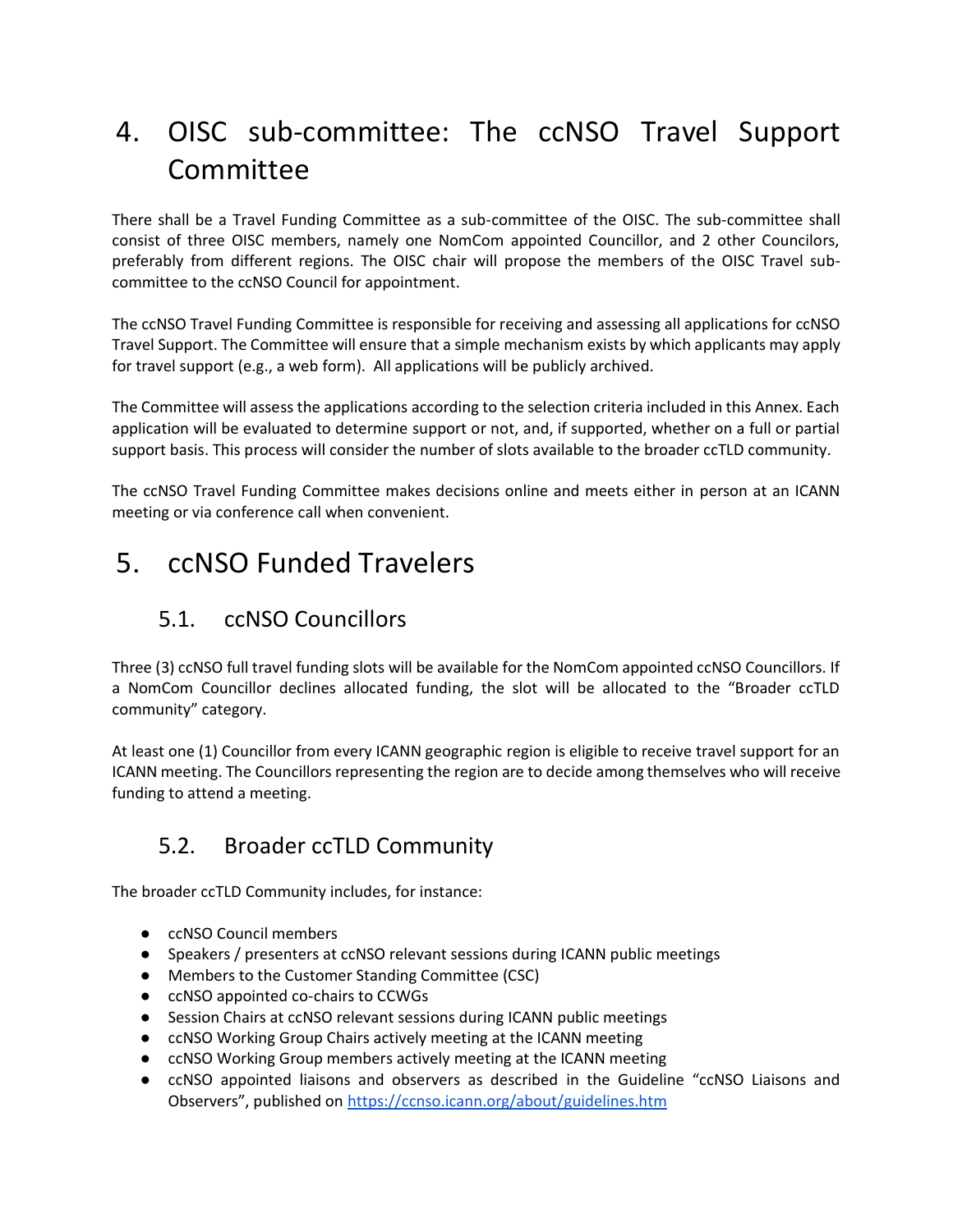## <span id="page-14-0"></span>6. Application to receive ccNSO Travel Support

### <span id="page-14-1"></span>6.1. ccNSO Councillors

The ccNSO Councillors representing a region, and the NomCom appointed Councillors will be approached individually by the ccNSO Secretariat prior to the start of the application period. The Councillors are to decide among themselves who will receive the guaranteed funding to attend the upcoming ICANN public meeting and are to communicate their decision to the ccNSO Secretariat before the end of the application period. If no decision is made, or if none of the Councillors from a region applies to the allocated funding, the funds for that region will be allocated to the Broader ccTLD community category. The councillors from a region with an unused slot can communicate to the Travel Funding Committee a preference for the allocation of that unused slot, to an applicant from the broader ccTLD community. Allocation of the slots happens at the discretion of the Committee. The names of the Councillors that receive ccNSO travel support will be listed on the ccNSO website.

### <span id="page-14-2"></span>6.2. Broader ccTLD Community

The application needs to include at a minimum: the full name and contact details (e-mail address) of the applicant as well as a short description of how they intend to contribute to the work of the ccNSO. Applications need to be submitted in English. In addition, if the applicant is employed, the name and email address of the employer needs to be included in the application form. If the applicant has received ccNSO travel support within the previous 12 months, he or she will be asked to state the details on the form. By submitting its application, the applicant is required to agree to have its application publicly archived, and agrees that personal data will be processed in accordance with the ICANN Privacy Policy [\(https://www.icann.org/privacy/policy\)](https://www.icann.org/privacy/policy), as well as agrees to abide by the website Terms of Service [\(https://www.icann.org/privacy/tos\)](https://www.icann.org/privacy/tos).

If the applicant is successful in being awarded travel support, it will be a condition that they:

- Actively participate in the ccNSO sessions relevant to his/her application.
- Fulfill the tasks committed to in the application
- Have the funded traveler's name published on the ccNSO website

### <span id="page-14-3"></span>6.3. Timeline

The names, contact information, type of funding and the approved arrival and departure dates of the successful ccNSO Travel Support Programme applicants need to be sent to ICANN Constituency Travel support staff in advance of the following ICANN meeting, respecting the deadline as determined by ICANN Constituency Travel. Accordingly, the Secretariat will prepare a timeline to be sent for approval to the ccNSO Travel Funding Committee. The timeline should allow sufficient time for the receipt of all applications, and the evaluation of the applications by the Travel Funding Committee.

A notice soliciting applications shall be sent to the ccNSO members and other relevant ccTLD community email lists and published on the ccNSO website. This notice shall include all relevant information for potential applications and clearly state the closing date of the application period, which shall be not earlier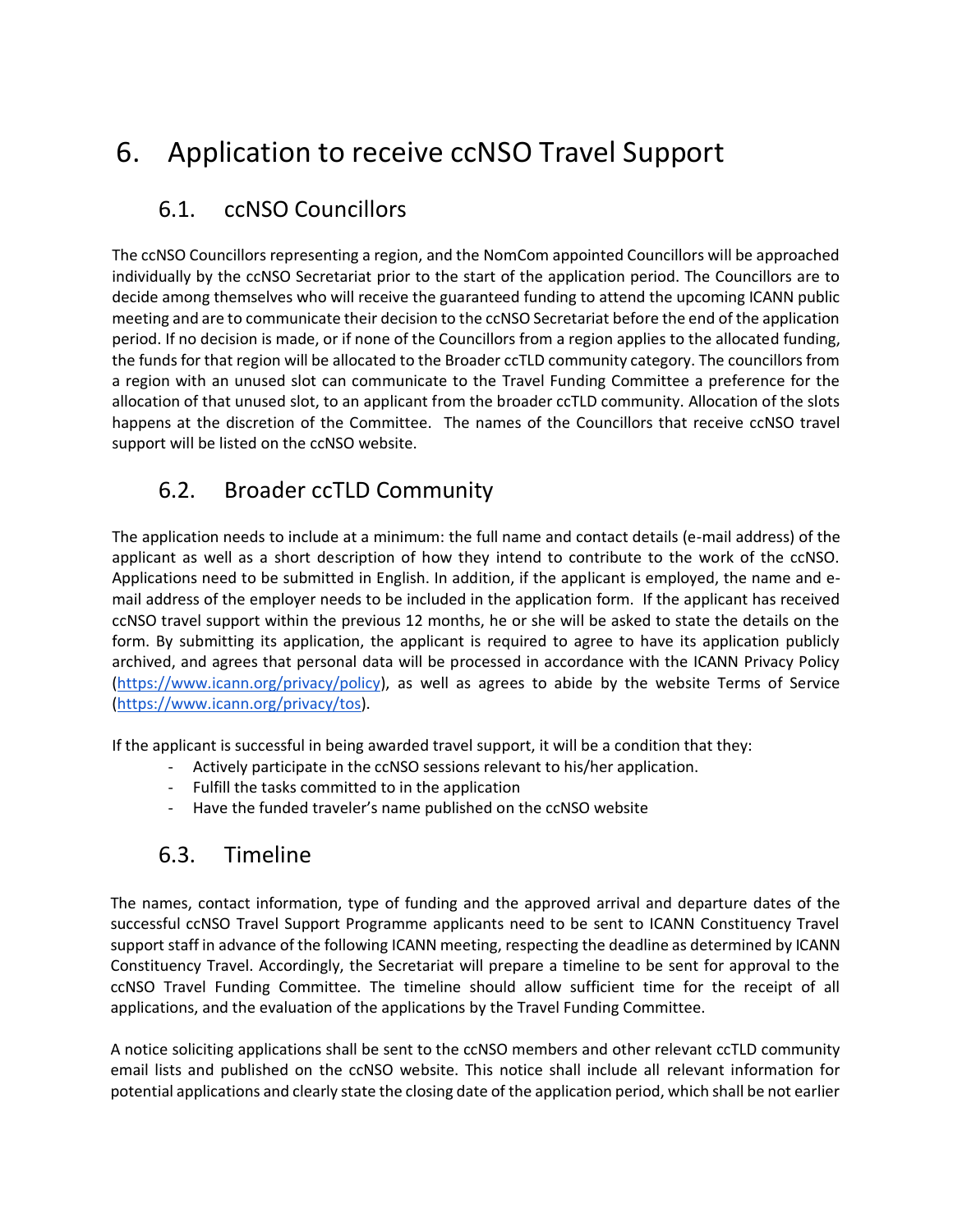than two weeks after the notice. On the first working day after closure of the call for applications, the Secretariat will send the applications received to the Travel Funding Committee members. The Committee must carry out its evaluations and make its decision within two (2) weeks of receiving the applications from the Secretariat. Immediately after the committee has made its decisions - which should be in advance of the following ICANN meeting, respecting the deadline as determined by ICANN Constituency Travel the details of the Committee's decision must be sent to ICANN Constituency Travel by the Secretariat.

## <span id="page-15-0"></span>7. Application Assessment and Decision-Making Process

## <span id="page-15-1"></span>7.1. Selection Criteria

Candidates from all regions and sectors may apply for ccNSO travel support. Decisions on whether to award travel support to an application shall be based on the merits of each application and the criteria included in this Guideline. In allocating slots, Travel Funding Committee members should be guided by the following principles, which - in order of priority - are:

- Being an active member of the broader ccTLD Community. Details must be provided in the application on why and how the applicant is currently contributing to the work of the ccNSO.
- To provide support for those who might not be able either to fund their involvement, or to justify the cost of attending the meeting without support.
- $\bullet$  To broaden participation in the ccNSO $^{[1]}$ .

The following attributes or qualifications will be considered by the Travel Funding Committee in assessing each application individually:

[-1] did not meet the criterion.

- [ 1] partly met the criterion.
- [2] fully met the criterion.
- [ 0] not applicable or unknown.

The assessment will be made for each of the factors listed below, based on how well each applicant matches the Selection Criteria. The applications will then be ranked by the ccNSO Secretariat.

- Applicant is employee of, or has the support of, a ccTLD manager.
- The applicant states: I have my employer's approval to attend the meeting for which I requested
- ccNSO travel support
- Applicant expresses that he/she is unable to attend the upcoming ICANN meeting without funding.
- Applicant is a ccNSO appointed co-chair to a Cross-Community Working Group (CCWG)
- Applicant is a ccNSO Council member.
- Applicant is a CSC member.
- Applicant is expecting to be a speaker/presenter/session chair at ccNSO relevant sessions during the ICANN public meeting for which funding is requested.
- Applicant is a ccNSO Working Group Chair actively meeting at the ICANN meeting for which funding is requested.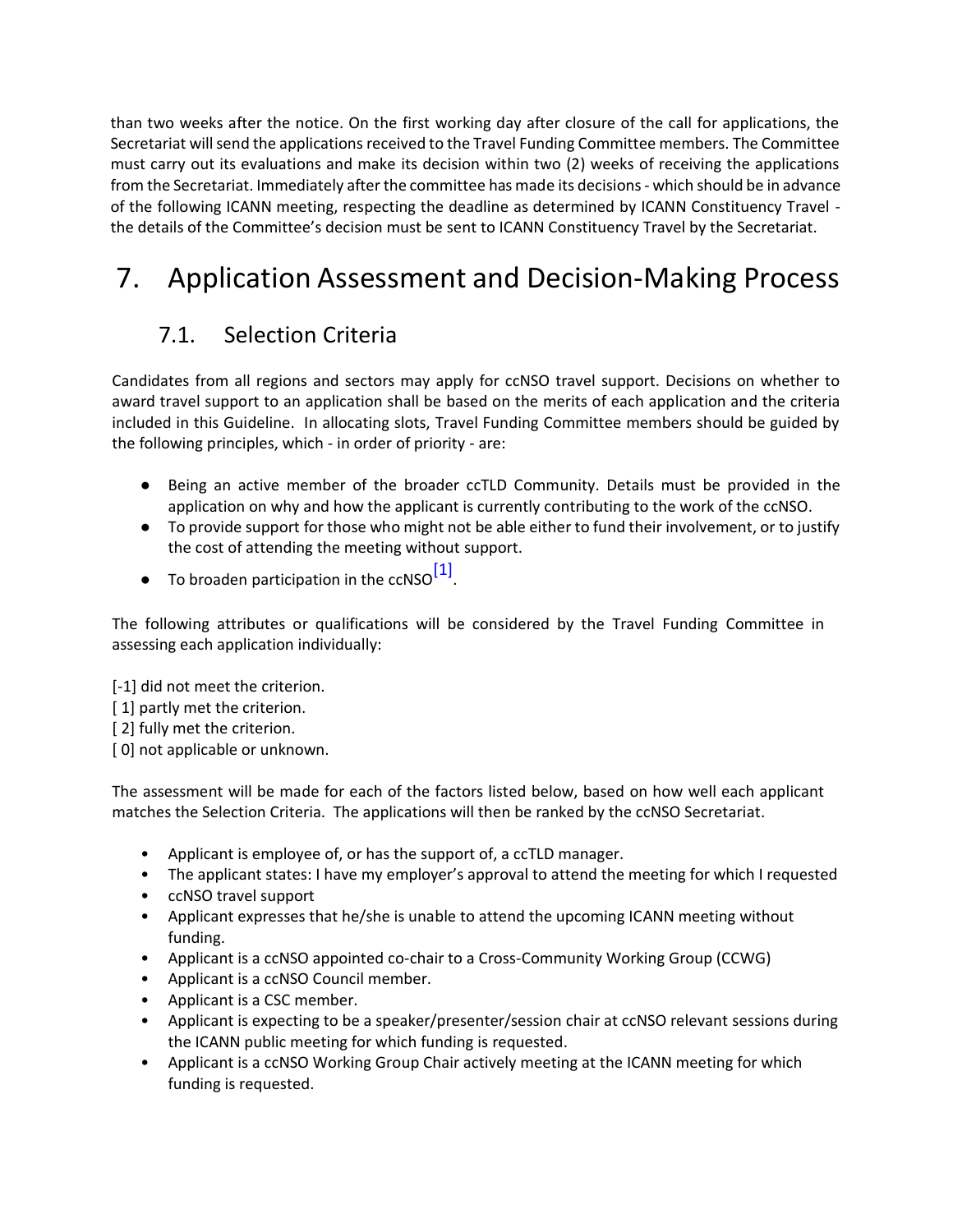- Applicant is a ccNSO Working Group member actively meeting at the ICANN meeting for which funding is requested.
- Applicant is a liaison, as described in the Guideline "ccNSO Liaisons and Observers", published on https://ccnso.icann.org/about/guidelines.htm.
- Applicant is an observer, as described in the Guideline "ccNSO Liaisons and Observers", published on https://ccnso.icann.org/about/guidelines.htm.
- Applicant is a ccNSO appointed observer/liaison to another SO/AC, as per the
- definition included in the relevant ccNSO Guideline: Liaisons and Observers
- Applicant is currently contributing to the work of the ccNSO in another capacity
- Applicant provides specifics on having a different ccNSO-relevant role.
- Applicant is currently an active member of the broader ccTLD Community.
- Applicant expressed an interest in becoming an active member of the broader ccTLD Community.
- Applicant provides specifics on why and how the applicant intends in the future to contribute to the work of the ccNSO.
- Applicant was previously granted ccNSO travel funding.
- If the answer to the previous question is yes:
	- $\circ$  Applicant was previously granted ccNSO travel funding, and at the same time previously fulfilled the condition placed upon them.
	- o Applicant provides additional information

### <span id="page-16-0"></span>7.2. Decision-Making Process

The Committee decides, based on the above documented criteria, as to whether each applicant may receive ccNSO travel support and if so, whether the support is on a full or partial basis.

If there is no consensus, the Committee must vote, and the decision will be made by a majority of votes cast. Should the Committee remain deadlocked, the appropriate Regional organisations might be asked for guidance. The ccNSO Council chair and vice-chairs will make the final decision, should the committee remain deadlocked.

The Committee may place conditions on the grant of travel support (e.g., to attend certain meetings, to present a paper, to compile a report for publication, etc.). If a recipient of travel support does not fulfil such conditions, the Committee may take that into account when considering any future applications from the applicant. The Committee does not have to give reasons for declining any application, but it may do so if it chooses, or may give other feedback on the application.

<span id="page-16-1"></span>Applications received prior to the opening date or after the closing date will not be considered.

### 7.2.1. Conflict of Interest

A Committee member should declare a conflict of interest at any stage. After such a declaration, the Committee member ceases to be involved in the appointment process. The ccNSO Council chair and vicechairs will make the final decision in this case.

Committee members themselves can apply for ccNSO Travel Support Programme. Their applications will be evaluated exclusively by the other voting Committee members. A Committee applicant must recuse themselves from evaluating and voting on their application.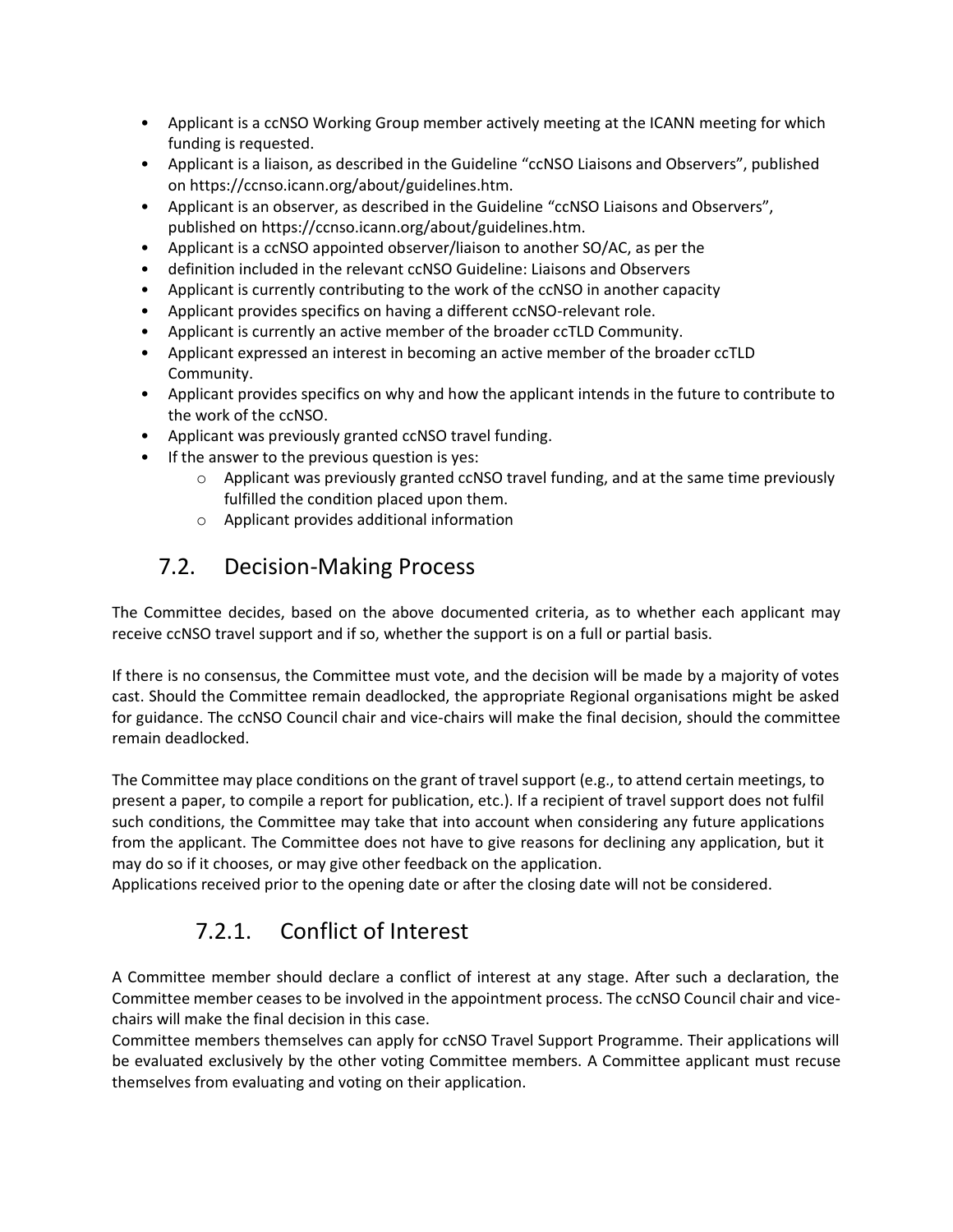### 7.2.2. Reporting on the Decision-Making Process

<span id="page-17-0"></span>The Secretariat must inform all applicants on the outcome of the application within five (5) business days of the Committee concluding its deliberations. The Secretariat shall publish the names of the ccNSO supported travelers on the ccNSO website within 3 business days after the applicants have been informed on the outcome of their applications.

The OISC Travel Fund sub-committee shall provide a regular status report to the OISC.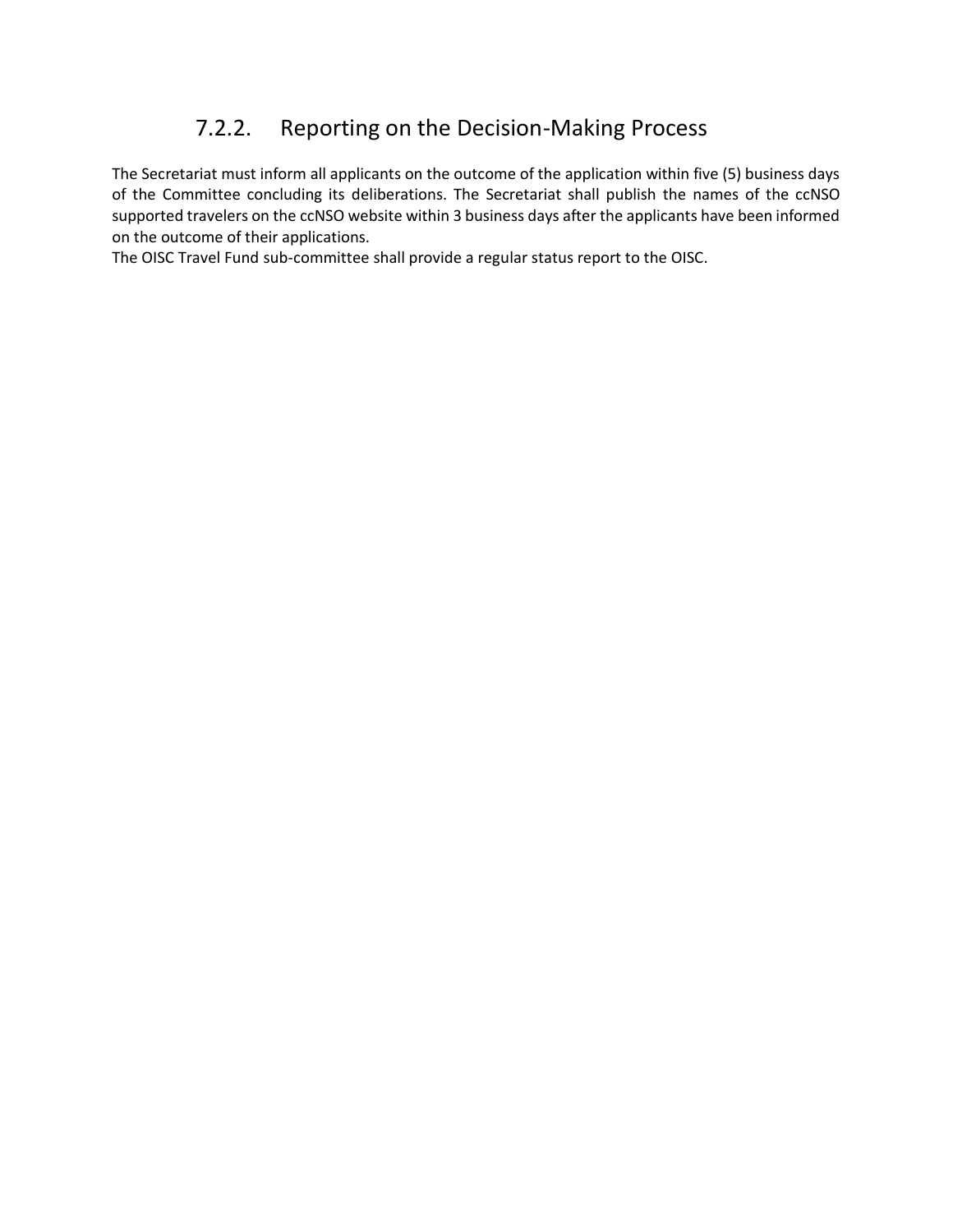## **ANNEX C1 Travel Fund Application form**

#### **Instructions**

Fill in the form below. All applications should be submitted in English.

#### **Next Steps?**

Once the application window closed, the ccNSO Travel Funding Committee members will evaluate all applications. The outcome of the ccNSO Travel Funding Committee deliberations will be published on the ccNSO website, latest 120 days ahead of the upcoming ICANN public meeting. All applicants will receive a personal notification as well.

| 3. Gender: *                                                                                         |
|------------------------------------------------------------------------------------------------------|
| [ ] Female                                                                                           |
| [ ] Male                                                                                             |
| [ ] Other                                                                                            |
|                                                                                                      |
| 5. I am employed by a ccTLD manager or have the support of a ccTLD manager. *                        |
| $[$ ] yes                                                                                            |
| $\lceil$ $\rceil$ no                                                                                 |
|                                                                                                      |
| If yes, please select the relevant ICANN region for your ccTLD                                       |
| [ ] Africa                                                                                           |
| [ ] Asia-Pacific                                                                                     |
| [ ] Europe                                                                                           |
| [ ] Latin America / Caribbean                                                                        |
| [ ] North America                                                                                    |
| 6. I have my employer's approval to attend the meeting for which I requested ccNSO travel support. * |

- [ ] yes
- [ ] no

### **7. Please select your preference\*:**

[ ] I apply for *full* funding (economy class ticket to the travel destination, hotel costs for the approved duration of the trip and a per diem)

[ ] I apply for *partial* funding (economy class ticket to the travel destination. No hotel, no per diem) [ ] I apply for *partial* funding (hotel accommodation for the approved duration of the trip & per diem. No flight.)

### **8. I am unable to attend the upcoming ICANN meeting without ccNSO Travel Support. \***

- [ ] yes
- [ ] no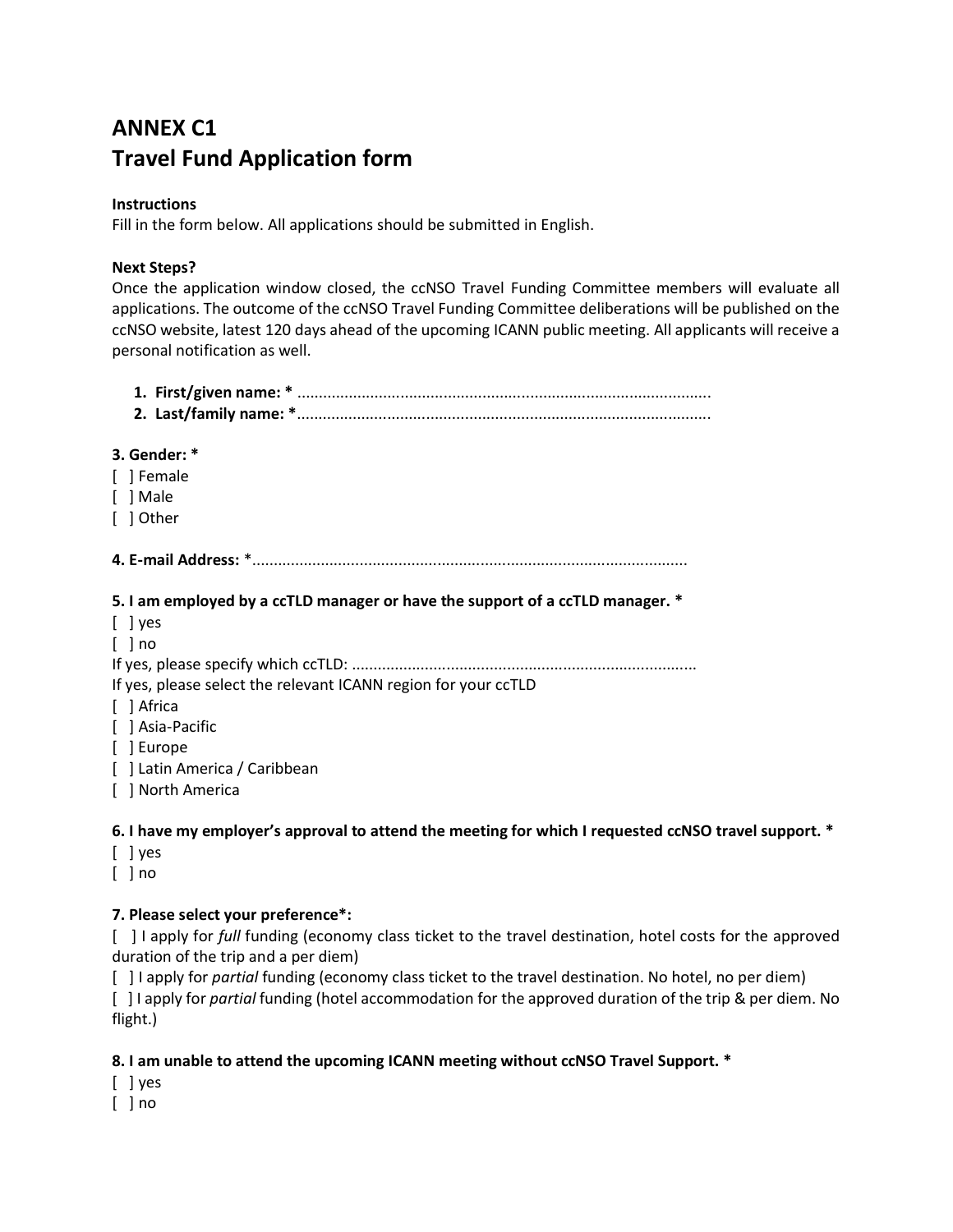**9. I am a ccNSO-appointed co-chair to a Cross-Community working Group (CCWG)\***

[ ] yes

[ ] no

**10. I am a ccNSO Council member. \***

[ ] yes

 $[ ]$  no

#### **11. I am a Customer Standing Committee (CSC) member. \***

[ ] yes

 $\lceil$   $\rceil$  no

#### **12. I am expecting to be a speaker/presenter/session chair at ccNSO relevant sessions during the ICANN meeting for which I apply for funding. \***

| If yes, please specify: $(\text{role} + \text{session})$ |  |
|----------------------------------------------------------|--|
|                                                          |  |
|                                                          |  |

#### **13. I am a ccNSO Working Group Chair actively meeting at the ICANN meeting for which funding is requested. \***

[ ] yes

 $\lceil$   $\rceil$  no

#### **14. I am a ccNSO Working Group member actively meeting at the ICANN meeting for which funding is requested. \***

[ ] yes

[ ] no

#### **15. I am a liaison to the ccNSO Council, as per the definition included in the relevant [ccNSO Guideline:](https://ccnso.icann.org/en/about/guidelines.htm)  [Liaison and Observers.](https://ccnso.icann.org/en/about/guidelines.htm) \***

[ ] yes If yes, please specify: ................................................................................................... ...................................................................................................................................

...................................................................................................................................

[ ] no

**16. I am an observer, as per the definition included in the relevan[t](https://ccnso.icann.org/en/about/guidelines.htm) [ccNSO Guideline: Liaison and](https://ccnso.icann.org/en/about/guidelines.htm)  [Observers.](https://ccnso.icann.org/en/about/guidelines.htm) \***

| $\lceil$ $\lceil$ yes |
|-----------------------|
|                       |
| $[$ $]$ no            |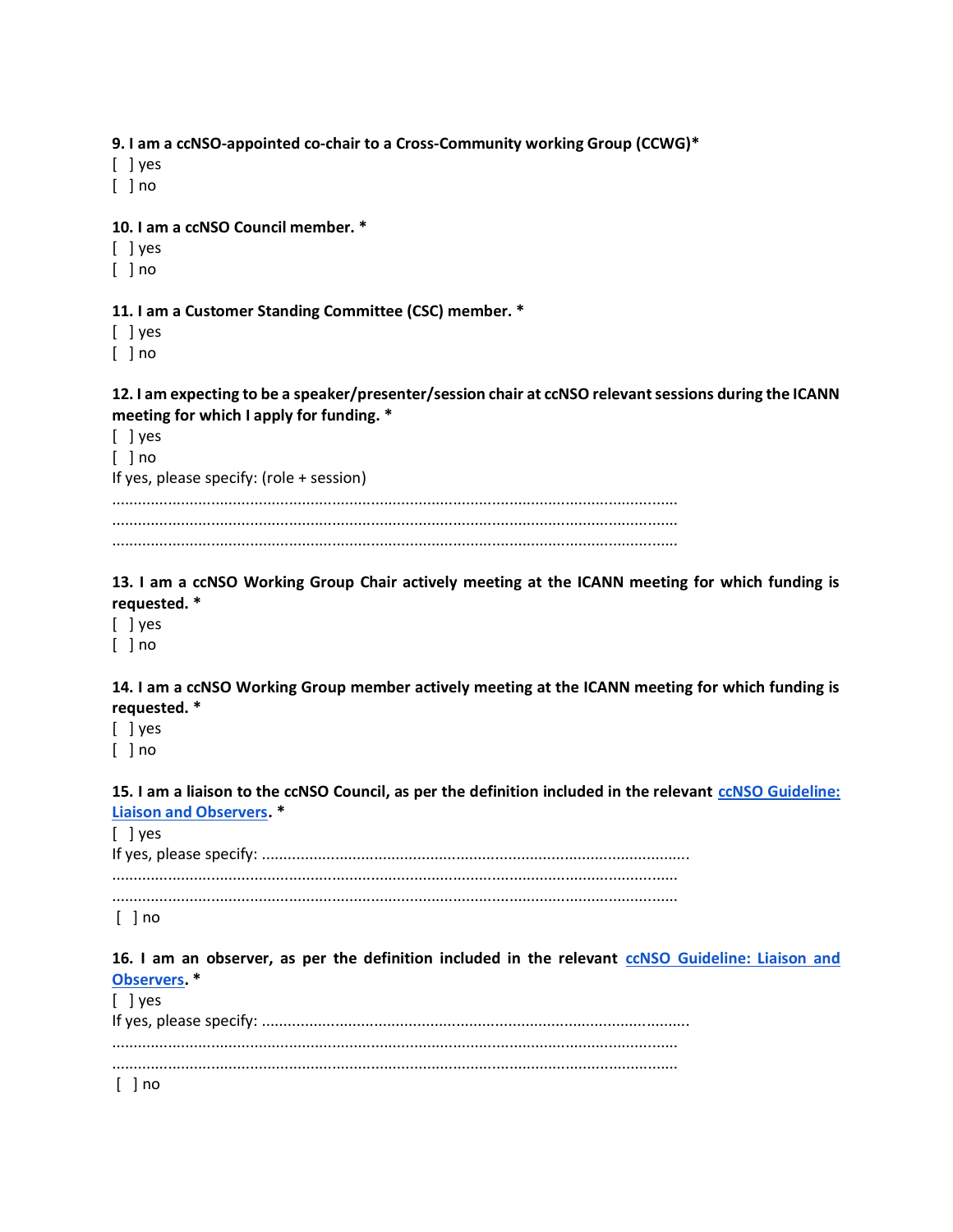17. I am a ccNSO appointed observer/liaison to another SO/AC, as per the definition included in the relevant ccNSO Guideline: Liaisons and Observers. \*

| $\lceil$ lyes |  |
|---------------|--|
|               |  |
|               |  |
|               |  |
|               |  |
| $[$ $]$ no    |  |

18. I am currently contributing to the work of the ccNSO in another capacity. \*  $[$  ] yes  $[$  ] no

#### 19. I have a different ccNSO-relevant role. \*

| l I ves    |  |
|------------|--|
|            |  |
|            |  |
|            |  |
|            |  |
| $[$ $]$ no |  |

#### 20. I currently am an active member of the broader ccTLD community. \*  $[$  ] yes  $\mathbf{r}$  $\sim$

 $[$  ] no

#### 21. I have an interest in becoming an active member of the broader ccTLD community. \*

| $\lceil \ \rceil$ yes |  |
|-----------------------|--|
|                       |  |
|                       |  |
|                       |  |
|                       |  |
| [ ] no                |  |

[ ] not applicable

#### 22. In the future, I intend to contribute to the work of the ccNSO. \*

| $\lceil \ \rceil$ yes |  |
|-----------------------|--|
|                       |  |
|                       |  |
|                       |  |
|                       |  |
| [ ] no                |  |